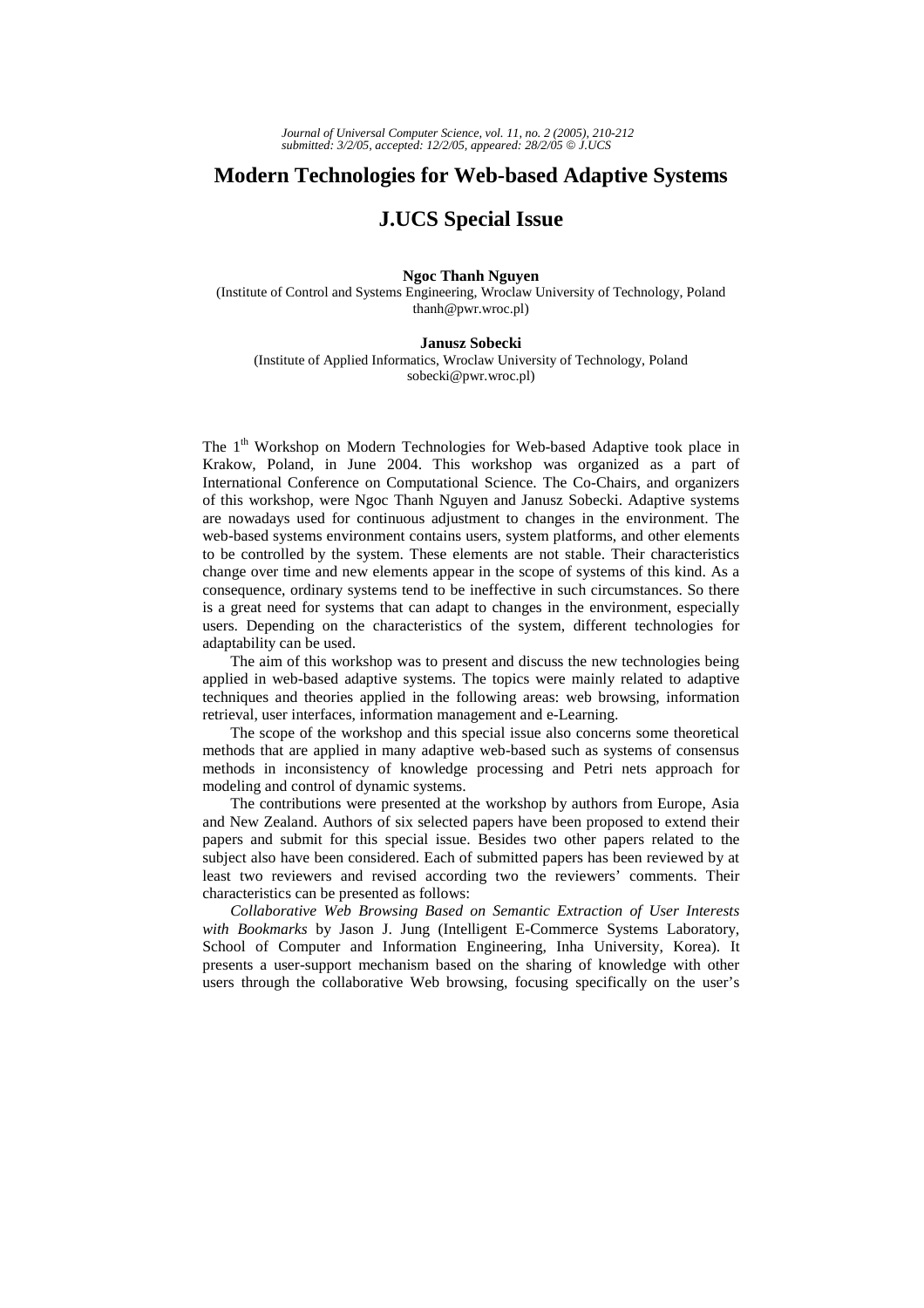interests extracted from his or her own bookmarks. This system is composed of a facilitator agent and multiple personal agents.

*RankFeed – Recommendation as Searching without Queries: New Hybrid Method of Recommendation* by Maciej Kiewra (Fujitsu Services, Spain). The paper describes RankFeed an adaptive method of recommendation that benefits from similarities between searching and recommendation. The principal factors determining the method's behavior are: the quality document ranking, navigation patterns, textual similarity and the list of recommended pages that have been ignored during the navigation. In the paper the method RankFeed was compared with PageRank and other classical approaches.

*Consensus-Based Hybrid Adaptation of Web Systems User Interfaces* by Janusz Sobecki (Institute of Applied Informatics, Wroclaw University of Technology, Poland). It this paper a hybrid adaptation of web-based system user interfaces that uses consensus methods is presented. The hybrid recommendation is a combination of the following methods: demographic, content-based, and collaborative. Each of this method has its specific advantages and disadvantages. The hybrid adaptation enables overcoming disadvantages of each separate solution.

*Creation of Information Profiles in Distributed Databases as a Game Problem* by Juliusz L. Kulikowski (Institute of Biocybernetics and Biomedical Engineering Polish Academy of Sciences) In the paper a problem of information profiles and information resources collection formed in distributed data- and/or knowledge bases as a result of an attempt to satisfy the information requirements of the customers represented by their information profiles is considered. It is shown that the interests of managers of data- and knowledge bases are not fully convergent and that they participate in composite, partially co-operative, partially non-co-operative *n-*persons games.

*Processing Inconsistency of Knowledge on Semantic Level* by Ngoc Thanh Nguyen (Institute of Technical Computer Science, Wroclaw University of Technology, Poland). In the paper problems of resolution of knowledge inconsistency in many practical applications of computer systems are addressed. The reason of this kind of inconsistency is included in the possibilities of using varied resources of knowledge in realizing practical tasks. Consensus methodology has been proved to be useful in solving conflicts and should be also effective for knowledge inconsistency resolution.

*An Application of the DEDS Control Synthesis Method* by Frantisek Capkovic (Institute of Informatics, Slovak Academy of Sciences, Bratislava, Slovakia) The paper presents an application of the method suitable for modeling and control of general discrete event dynamic systems (DEDS) to special kinds of communication systems is presented in this paper. The approach is based on Petri nets (PN) and directed graphs (DG).

*Structural Tendencies in Complex Systems Development and their Implication for Software Systems* by Andrzej Gecow (Institute of Paleobiology Polish Academy of Science, Poland), Mariusz Nowostawski and Martin Purvis (University of Otago, Dunedin, New Zealand). In the paper adaptive model inspired by biological phenomena is presented. This model represents a generic complex system subjected to long sequences of adaptive changes. The model was used for analysis of development processes and also structural tendencies. Some of these tendencies are